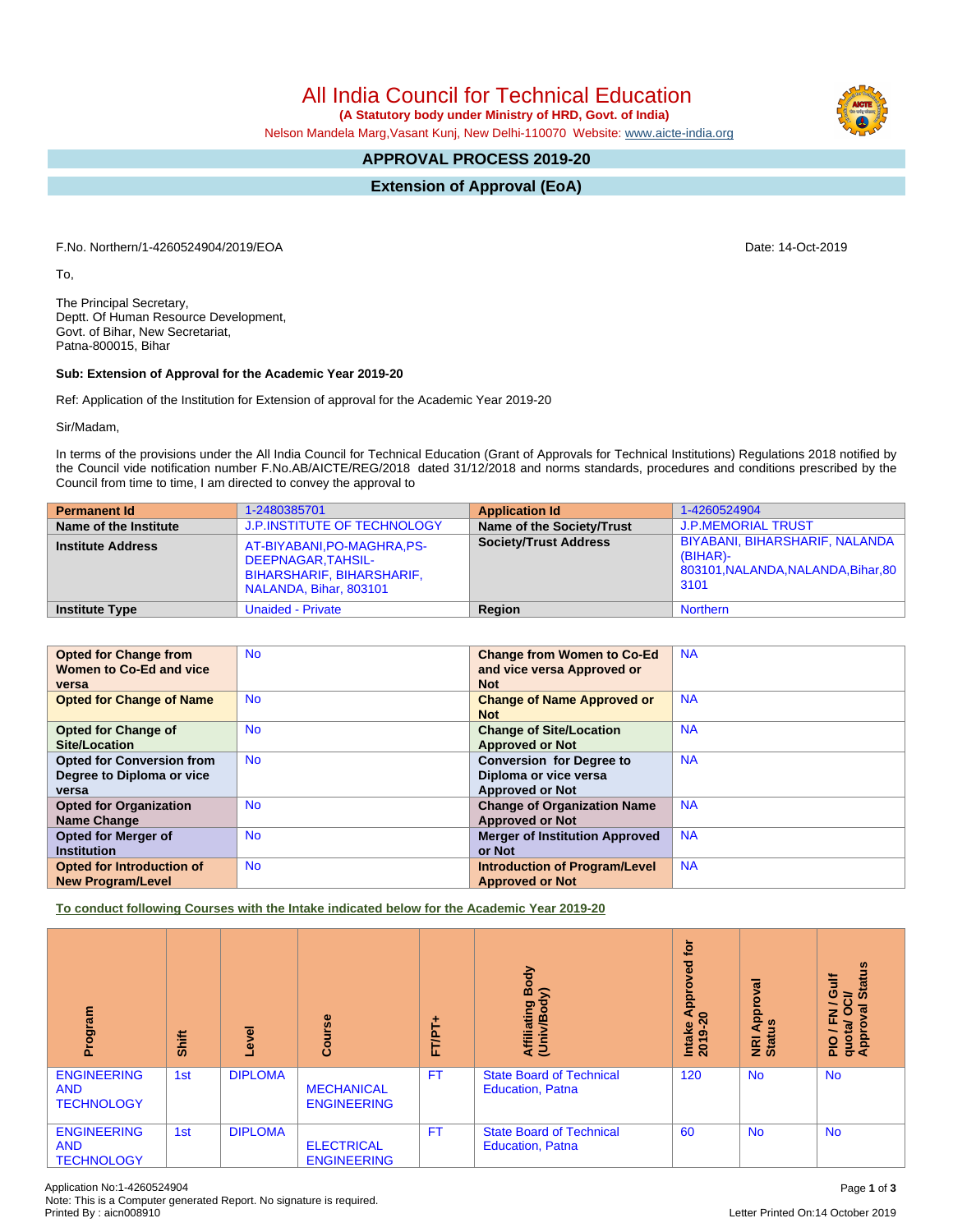| <b>ENGINEERING</b><br><b>AND</b><br><b>TECHNOLOGY</b> | 1st | <b>DIPLOMA</b> | <b>CIVIL</b><br><b>ENGINEERING</b> | <sup>1</sup> State Board of Technical<br><b>Education, Patna</b> | 120 | <b>No</b> | - No |
|-------------------------------------------------------|-----|----------------|------------------------------------|------------------------------------------------------------------|-----|-----------|------|

+FT –Full Time,PT-Part Time

In case of any differences in content in this Computer generated Extension of Approval Letter, the content/information as approved by the Executive Council / General Council as available on the record of AICTE shall be final and binding.

Strict compliance of Anti-Ragging Regulation: - Approval is subject to strict compliance of provisions made in AICTE Regulation notified vide F. No. 37- 3/Legal/AICTE/2009 dated July 1, 2009 for Prevention and Prohibition of Ragging in Technical Institutions. In case Institution fails to take adequate steps to Prevent Ragging or fails to act in accordance with AICTE Regulation or fails to punish perpetrators or incidents of Ragging, it will be liable to take any action as defined under clause 9(4) of the said Regulation.

#### **It is mandatory to comply all the essential requirements as given in APH 2019-20(appendix 6)**

NOTE: If the State Government / UT / DTE / DME has a reservation policy for admission in Technical Education Institutes and the same is applicable to Private & Self-financing Technical Institutions, then the State Government / UT/ DTE / DME shall ensure that 10 % of Reservation for EWS would be operational from the Academic year 2019-20 without affecting the percentage reservations of SC/ST/OBC/General. However, this would not be applicable in the case of Minority Institutions referred to the clause (1) of Article 30 of Constitution of India.

> **Prof.Rajive Kumar Member Secretary, AICTE**

Copy to:

- **1. The Director Of Technical Education\*\*, Bihar**
- **2. The Registrar\*\*,** State Board Of Technical Education, Patna
- **3. The Principal / Director,** J.P.INSTITUTE OF TECHNOLOGY At-Biyabani,Po-Maghra,Ps-Deepnagar,Tahsil-Biharsharif, Biharsharif,Nalanda, Bihar,803101
- **4. The Secretary / Chairman,**

J.P.Memorial Trust Biyabani, Biharsharif, Nalanda (Bihar)-803101. Nalanda,Nalanda, Bihar,803101

#### **5. The Regional Officer,**

All India Council for Technical Education Govt. Polytechnic Campus Adjoining Directorate of Technical Education Vikas Nagar, Kanpur-208 002, Uttar Pradesh

## **6. Guard File(AICTE)**

Note: Validity of the Course details may be verified at <http://www.aicte-india.org/>